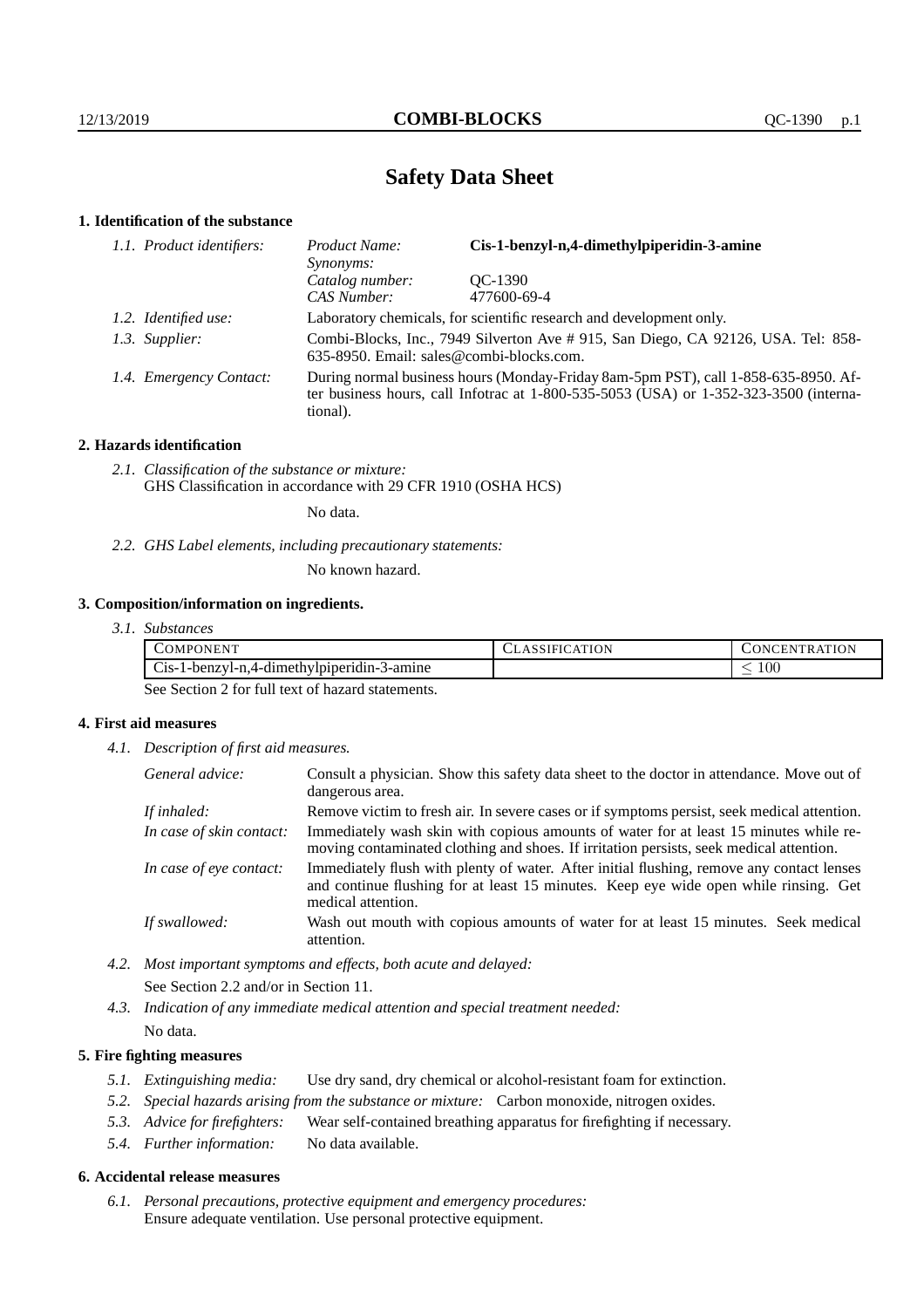|                                                                                                                                                                                                        | 6.2. Environmental precautions:                                                                                                                                                                                                                                    |                                                                                                                                                                                |  |
|--------------------------------------------------------------------------------------------------------------------------------------------------------------------------------------------------------|--------------------------------------------------------------------------------------------------------------------------------------------------------------------------------------------------------------------------------------------------------------------|--------------------------------------------------------------------------------------------------------------------------------------------------------------------------------|--|
|                                                                                                                                                                                                        | Should not be released into the environment. See Section 12 for additional ecological information.                                                                                                                                                                 |                                                                                                                                                                                |  |
|                                                                                                                                                                                                        | 6.3. Methods and materials for containment and cleaning up:                                                                                                                                                                                                        |                                                                                                                                                                                |  |
| Sweep up or vacuum up spillage and collect in suitable container for disposal.                                                                                                                         |                                                                                                                                                                                                                                                                    |                                                                                                                                                                                |  |
|                                                                                                                                                                                                        | 6.4. Reference to other sections:                                                                                                                                                                                                                                  |                                                                                                                                                                                |  |
|                                                                                                                                                                                                        |                                                                                                                                                                                                                                                                    | Refer to protective measures listed in Sections 8 and 13.                                                                                                                      |  |
|                                                                                                                                                                                                        | 7. Handling and storage                                                                                                                                                                                                                                            |                                                                                                                                                                                |  |
|                                                                                                                                                                                                        | 7.1. Precautions for safe handling: Avoid contact with skin and eyes. Avoid inhalation of vapour or mist. Keep away<br>from sources of ignition - No smoking. Take measures to prevent the build up of electro-<br>static charge. For precautions see section 2.2. |                                                                                                                                                                                |  |
|                                                                                                                                                                                                        | 7.2. Conditions for safe storage, including any incompatibilities: Store refrigerated. Keep container tightly closed in<br>a dry and well-ventilated place. Containers which are opened must be carefully resealed<br>and kept upright to prevent leakage.         |                                                                                                                                                                                |  |
|                                                                                                                                                                                                        | Laboratory chemicals, for scientific research and development only.<br>7.3. Specific end use(s):                                                                                                                                                                   |                                                                                                                                                                                |  |
|                                                                                                                                                                                                        | 8. Exposure Controls / Personal protection                                                                                                                                                                                                                         |                                                                                                                                                                                |  |
|                                                                                                                                                                                                        | 8.1. Control parameters:                                                                                                                                                                                                                                           |                                                                                                                                                                                |  |
|                                                                                                                                                                                                        | Components with workplace control parameters: Contains no substances with occupational exposure limit values.                                                                                                                                                      |                                                                                                                                                                                |  |
|                                                                                                                                                                                                        | 8.2. Exposure controls:                                                                                                                                                                                                                                            |                                                                                                                                                                                |  |
| Appropriate engineering controls: Ensure that eyewash stations and safety showers are close to the workstation                                                                                         |                                                                                                                                                                                                                                                                    | location. Ensure adequate ventilation, especially in confined areas.                                                                                                           |  |
|                                                                                                                                                                                                        | Personal protective equipment:                                                                                                                                                                                                                                     |                                                                                                                                                                                |  |
|                                                                                                                                                                                                        | Eye/face protection:                                                                                                                                                                                                                                               | Wear appropriate protective eyeglasses or chemical safety goggles as described by OSHA's<br>eye and face protection regulations in 29 CFR 1910.133 or European Standard EN166. |  |
| Handle with gloves. Gloves must be inspected prior to use. Use proper glove removal<br>Skin protection:<br>technique (without touching glove's outer surface) to avoid skin contact with this product. |                                                                                                                                                                                                                                                                    |                                                                                                                                                                                |  |

## **8. Exposure Controls / Personal protection**

| Eye/face protection:               | Wear appropriate protective eyeglasses or chemical safety goggles as described by OSHA's<br>eye and face protection regulations in 29 CFR 1910.133 or European Standard EN166.                                                                                                                                         |
|------------------------------------|------------------------------------------------------------------------------------------------------------------------------------------------------------------------------------------------------------------------------------------------------------------------------------------------------------------------|
| Skin protection:                   | Handle with gloves. Gloves must be inspected prior to use. Use proper glove removal<br>technique (without touching glove's outer surface) to avoid skin contact with this product.<br>Dispose of contaminated gloves after use in accordance with applicable laws and good<br>laboratory practices. Wash and dry hands |
| <b>Body Protection:</b>            | Complete suit protecting against chemicals, Flame retardant antistatic protective clothing.,<br>The type of protective equipment must be selected according to the concentration and<br>amount of the dangerous substance at the specific workplace.                                                                   |
| Respiratory protection:            |                                                                                                                                                                                                                                                                                                                        |
| Control of environmental exposure: | Prevent further leakage or spillage if safe to do so. Do not let product enter<br>drains.                                                                                                                                                                                                                              |

## **9. Physical and chemical properties**

*9.1. Information on basic physical and chemical properties*

| (a)                | Appearance:                                   | No data  |
|--------------------|-----------------------------------------------|----------|
| (b)                | Odour:                                        | No data  |
| (c)                | Odour Threshold:                              | No data  |
| (d)                | pH:                                           | No data  |
| (e)                | Melting point/freezing point:                 | No date. |
| (f)                | Initial boiling point and boiling range:      | No data  |
| (g)                | Flash point:                                  | No data  |
| (h)                | Evaporatoin rate:                             | No data  |
| (i)                | Flammability (solid, gas):                    | No data  |
| (i)                | Upper/lower flammability or explosive limits: | No data  |
| $\rm(k)$           | Vapour pressure:                              | No data  |
| (1)                | Vapour density:                               | No data  |
| (m)                | Relative density:                             | No data  |
| (n)                | Water solubility:                             | No data  |
| $\left( 0 \right)$ | Partition coefficient: n-octanol/water:       | No data  |
| (p)                | Auto-ignition:                                | No data  |
| (q)                | Decomposition temperature:                    | No data  |
| (r)                | Viscosity:                                    | No data  |
| (s)                | Explosive properties:                         | No data  |
| (t)                | Oxidizing properties:                         | No data  |